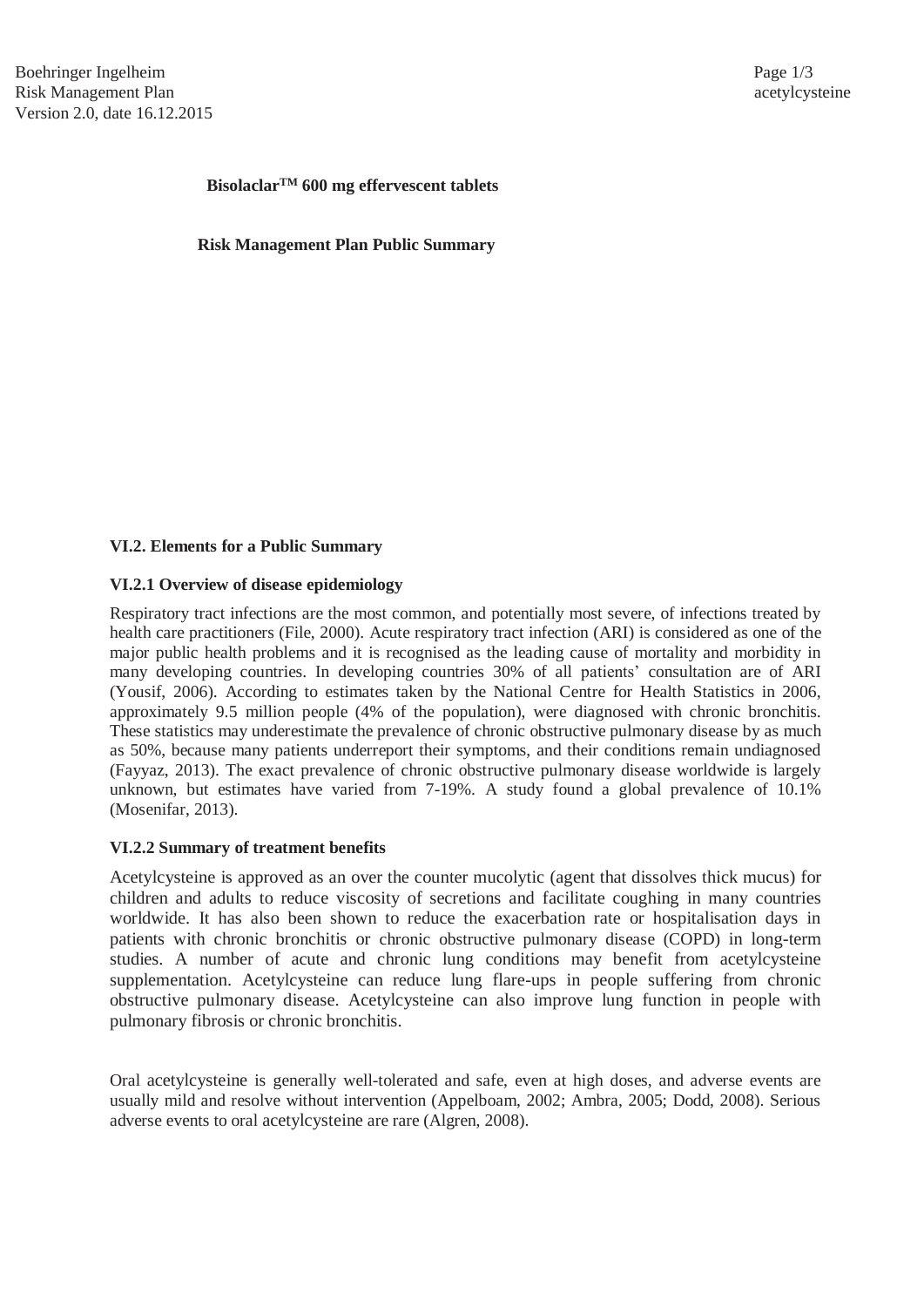In most clinical trials in patients with acute or chronic respiratory disease, acetylcysteine provided some benefit compared to placebo and/or provided faster symptom relief. Although some controversy still exists, the use of acetylcysteine is considered justified in patients with respiratory tract disorders.

## **VI.2.3 Unknowns relating to treatment benefits**

Most trials on the efficacy of acetylcysteine have been performed in patients with chronic bronchitis or COPD. Limited clinical data are available for other respiratory diseases that are commonly associated with disturbances of bronchial secretion or impaired mucociliary clearance such as acute bronchitis or cystic fibrosis.

#### **Important identified risks Risk What is known Preventability Preventability** Allergic reactions (Hypersensitivity) Oral acetylcysteine only resulted in minimal anaphylactic reactions and serious anaphylactic reactions, asthma, and status epilepticus have been only reported after intravenous acetylcysteine (Kanter, 2004). The type of reaction depends on the person's immune system response, which is sometimes unpredictable. In rare cases, an allergic reaction can be lifethreatening (known as anaphylaxis). Perform a thorough history and physical examination for risk factors including previous allergic reaction to acetylcysteine, or to any other medicine. The risk of serious adverse reactions can be mitigated by monitoring for early symptoms.

## **VI.2.4 Summary of safety concerns**

| <b>Important potential risks</b> |                                                                      |  |  |  |
|----------------------------------|----------------------------------------------------------------------|--|--|--|
| <b>Risk</b>                      | What is known (Including reason why it is considered a potential     |  |  |  |
|                                  | risk)                                                                |  |  |  |
| Severe skin reactions            | Very rarely, serious skin reactions such as Stevens-Johnson          |  |  |  |
| (including Stevens-Johnson)      | syndrome and Lyell syndrome have been reported in temporal           |  |  |  |
| syndrome and Toxic Epidermal     | association with the use of acetylcysteine. Mostly these could be    |  |  |  |
| Necrolysis)                      | explained by the patient's underlying disease and/or concomitant     |  |  |  |
| [Stevens-Johnson Syndrome:       | medication. If new skin or mucosal lesions occur, medical advice     |  |  |  |
| Serious illness with blistering  | should be sought immediately and treatment with acetylcysteine       |  |  |  |
| of the skin, mouth, eyes and     | discontinued as a precaution.                                        |  |  |  |
| genitals]                        |                                                                      |  |  |  |
| [Toxic epidermal necrolysis:     |                                                                      |  |  |  |
| Serious illness with blistering  |                                                                      |  |  |  |
| of the skin]                     |                                                                      |  |  |  |
| Clinical effects resulting from  | A decrease in platelet aggregation in the presence of acetylcysteine |  |  |  |
| anticoagulant and platelet-      | has been confirmed in various studies. The clinical significance of  |  |  |  |
| inhibiting properties of         | this has not yet been established.                                   |  |  |  |
| acetylcysteine                   |                                                                      |  |  |  |

| <b>Missing information</b>    |                                                                       |  |
|-------------------------------|-----------------------------------------------------------------------|--|
| <b>Risk</b>                   | What is known                                                         |  |
| Use in pregnant and lactating | There is a limited amount of data from the use of acetylcysteine in   |  |
| women                         | pregnant women. Animal studies do not indicate direct or indirect     |  |
|                               | harmful effects with respect to reproductive toxicity. Acetylcysteine |  |